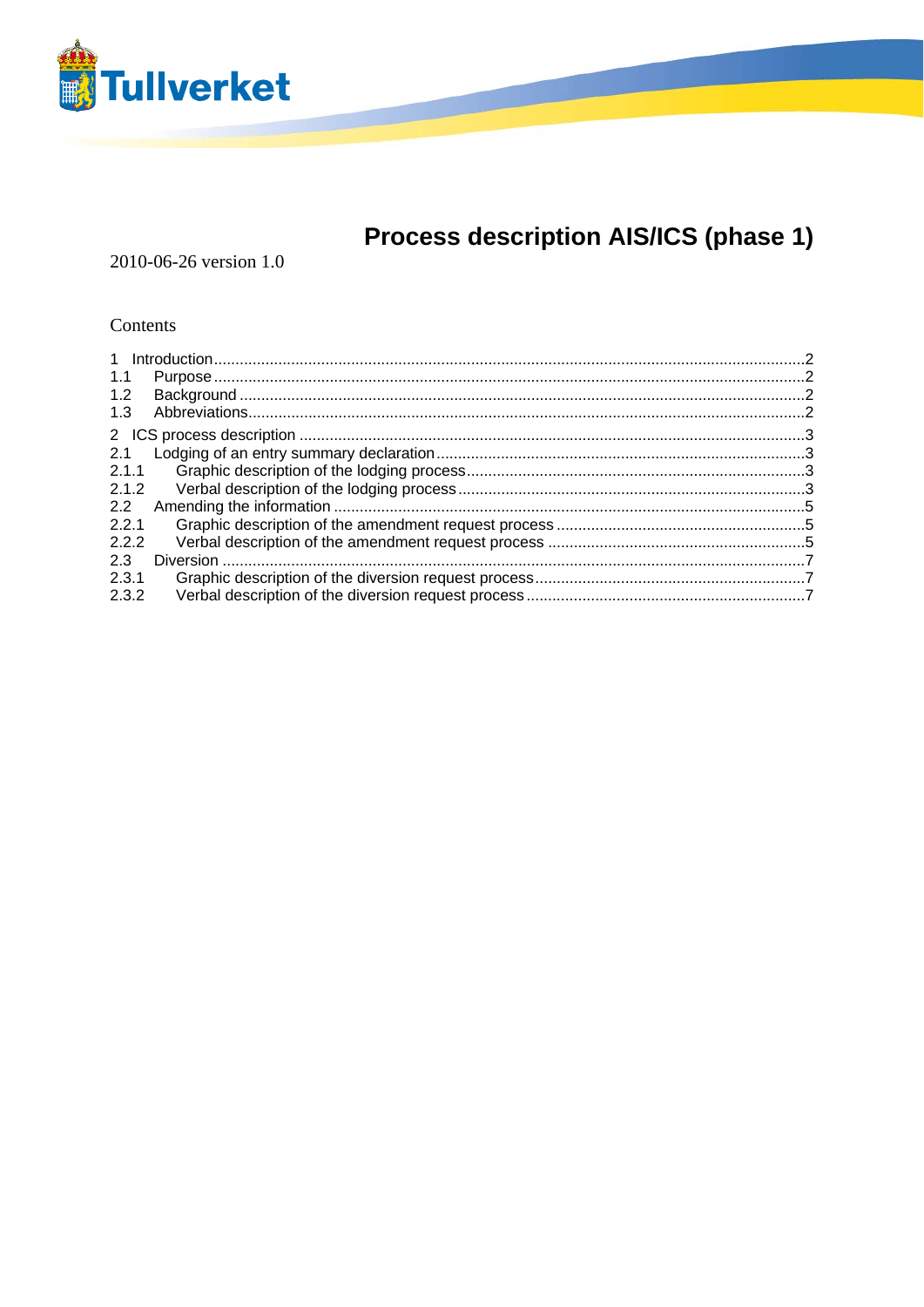## <span id="page-1-0"></span>**1 Introduction**

#### **1.1 Purpose**

The purpose of this document is to give an overview of how the exchange of information between an external party and Swedish Customs regarding entry summary declarations will be handled.

The information on entry summary declarations sent between the Member States, as well as between the customs authorities and the business community, should be sent electronically. There are three different processes concern information sent between the business community and Customs:

- lodging of an entry summary declaration;
- amendment request of a lodged entry summary declaration;
- diversion request of a lodged entry summary declaration.

In this document these processes will be described both graphically and verbally.

### **1.2 Background**

When entry summary declarations are introduced on 1 July 2009, information on all goods entering the Community should be sent to the customs authorities in advance, within set time limits. For every import transaction, Swedish Customs must be able to receive the summary information, carry out risk analysis and, where appropriate, forward the information. The risk analysis should be carried out primarily for Security and Safety purposes, and is subject to Community rules.

From 1 July 2009 and until 31 December 2010 it is up to the business community to send the entry summary declaration. Beginning from 1 January 2011 it is obligated.

The Swedish Customs will not implement the Office of Lodgement in this first phase.

This is the first phase (called ICS) of the future AIS, which is developed in cooperation between the Member States, led by the European Commission.

#### **1.3 Abbreviations**

| AEO | $=$ Authorised Economic Operator |
|-----|----------------------------------|
|-----|----------------------------------|

- $AIS = Automated Import System$
- ICS = Import Control System
- $LRN = Local Reference Number$
- MRN = Movement Reference Number
- $MS = Member State$
- ENS = Entry Summary Declaration
- $TDR$  = Regulatory Framewok of Swedish Customs IT Division (Tulldatas Regelverk)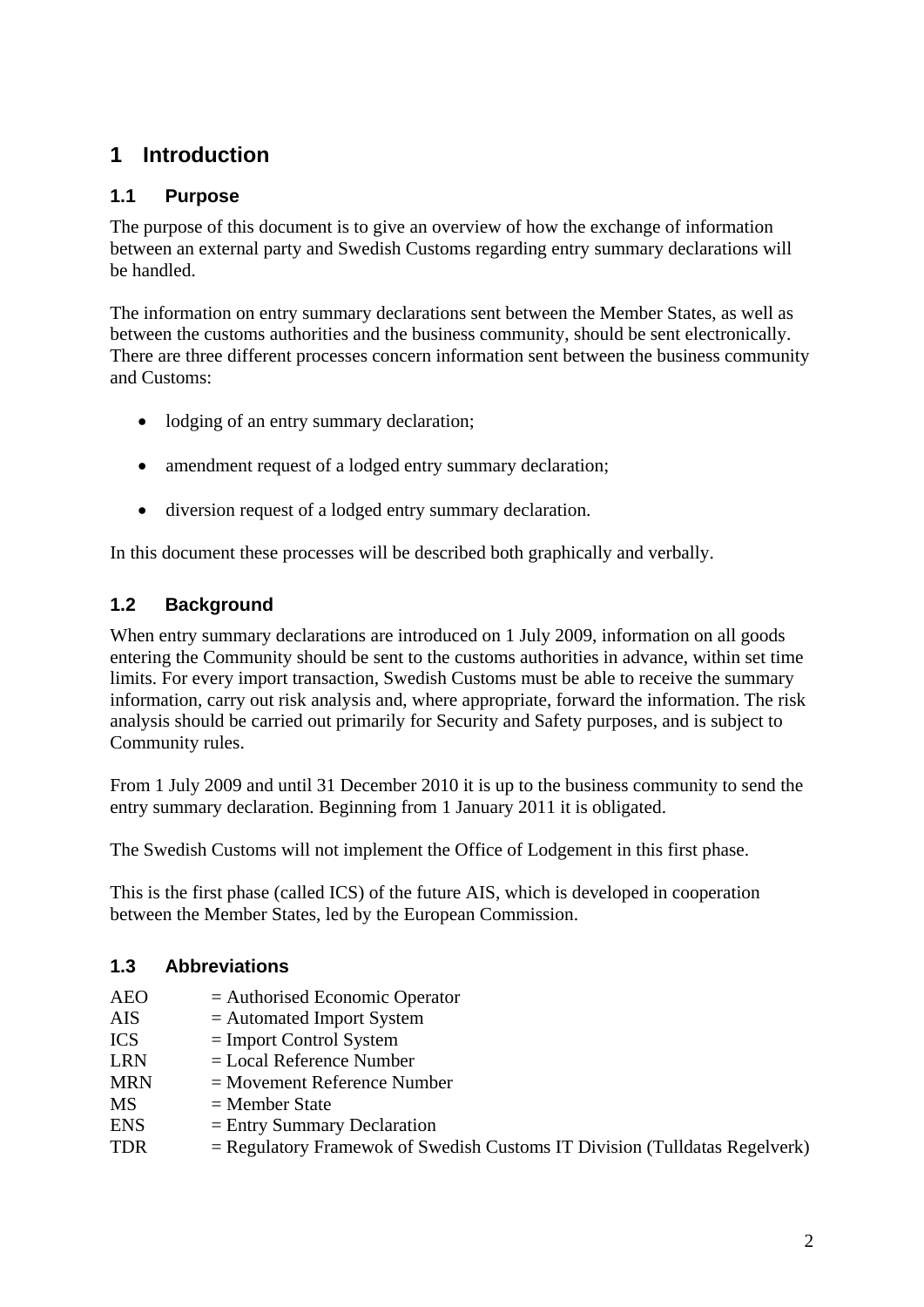## <span id="page-2-0"></span>**2 ICS process description**

#### **2.1 Lodging of an entry summary declaration**

#### **2.1.1 Graphic description of the lodging process**



#### **2.1.2 Verbal description of the lodging process**

In order for the entry summary declaration (ENS) to be accepted, the following criteria should be met:

- The person lodging the ENS or his representative must be connected to the customs system. This requires an authorisation.
- All further conditions in the SCTS-AIS, ICS phase 1 must be met.

If the above criteria are not met, Customs will communicate this through an SE316 message. This message uses the LRN sent in the SE315 message. To make the identification of incorrect messages easier, this identification number should therefore be unique to each consignment.

If the criteria are met, this will be confirmed by an SE328 message. This message communicates the new identification number, MRN, which is generated by the customs system. The SE328 message is sent to the person lodging the summary declaration.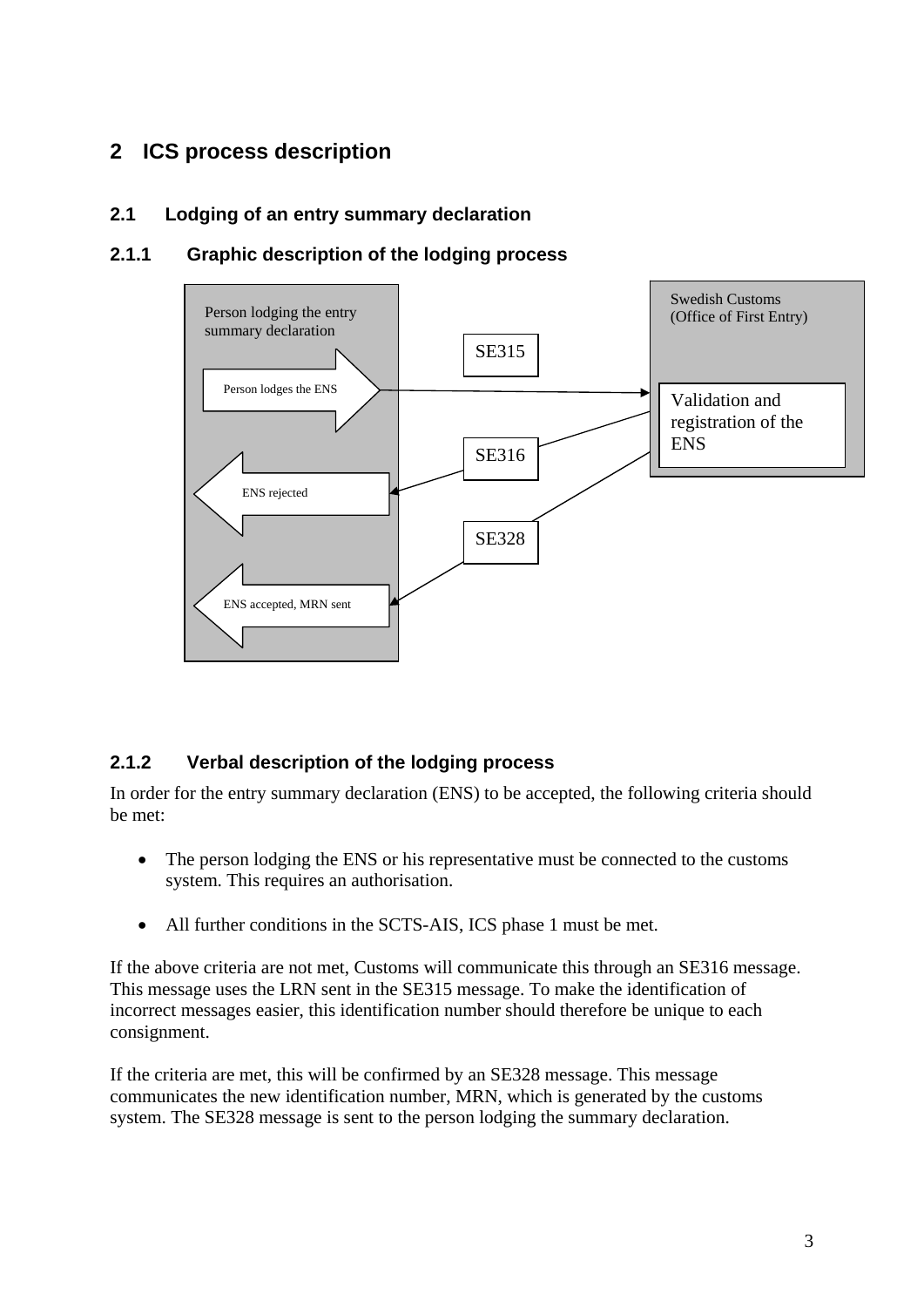Customs will carry out a security and safety risk analysis of the ENS, and the consignment may be selected for physical examination. If this is the case, the following parties will be notified in advance of the examination, under certain conditions mentioned for each party:

- the person lodging the summary declaration, if:
	- o there are no compelling reasons against the notification (the notice must not jeopardise the planned examination);
	- o the person lodging the summary declaration holds an AEO certificate of the type Customs simplifications and/or Security and safety

Businesses with AEO status will get priority treatment in the case of a queue of planned physical examinations.

If the selection of a consignment for examination entails that the goods may not be loaded, the above parties will always be notified.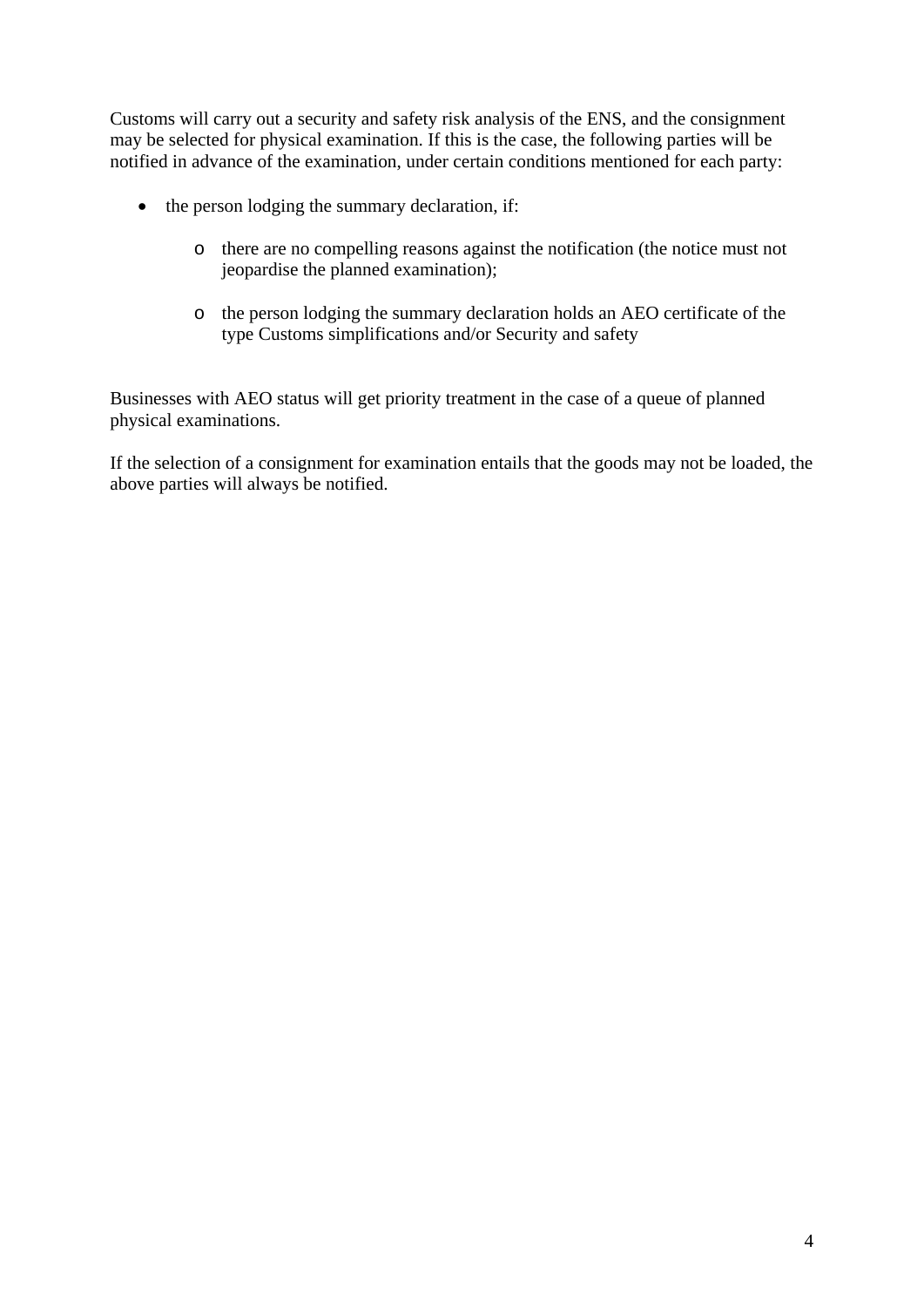### <span id="page-4-0"></span>**2.2 Amending the information**



#### **2.2.1 Graphic description of the amendment request process**

#### **2.2.2 Verbal description of the amendment request process**

An amendment of an ENS must always be sent to the office of first entry where the original ENS was lodged. This amendment can include new information, changed information or deletion of information. The accepted amendment will be a new version. In this initial phase it is not possible to cancel an ENS.

An amendment must refer to an already accepted ENS, which is identified by an MRN.

The amendment should be sent by the same trader that lodged the original ENS. In case the amendment is sent by a representative, information on this representative must have been declared in the original ENS.

An amendment of the original information can be made as long as:

- the goods have not been selected for any physical examination of which the parties concerned have been notified;
- the goods have not yet arrived and/or been released.

All further conditions in the SCTS-AIS, ICS phase 1 also apply.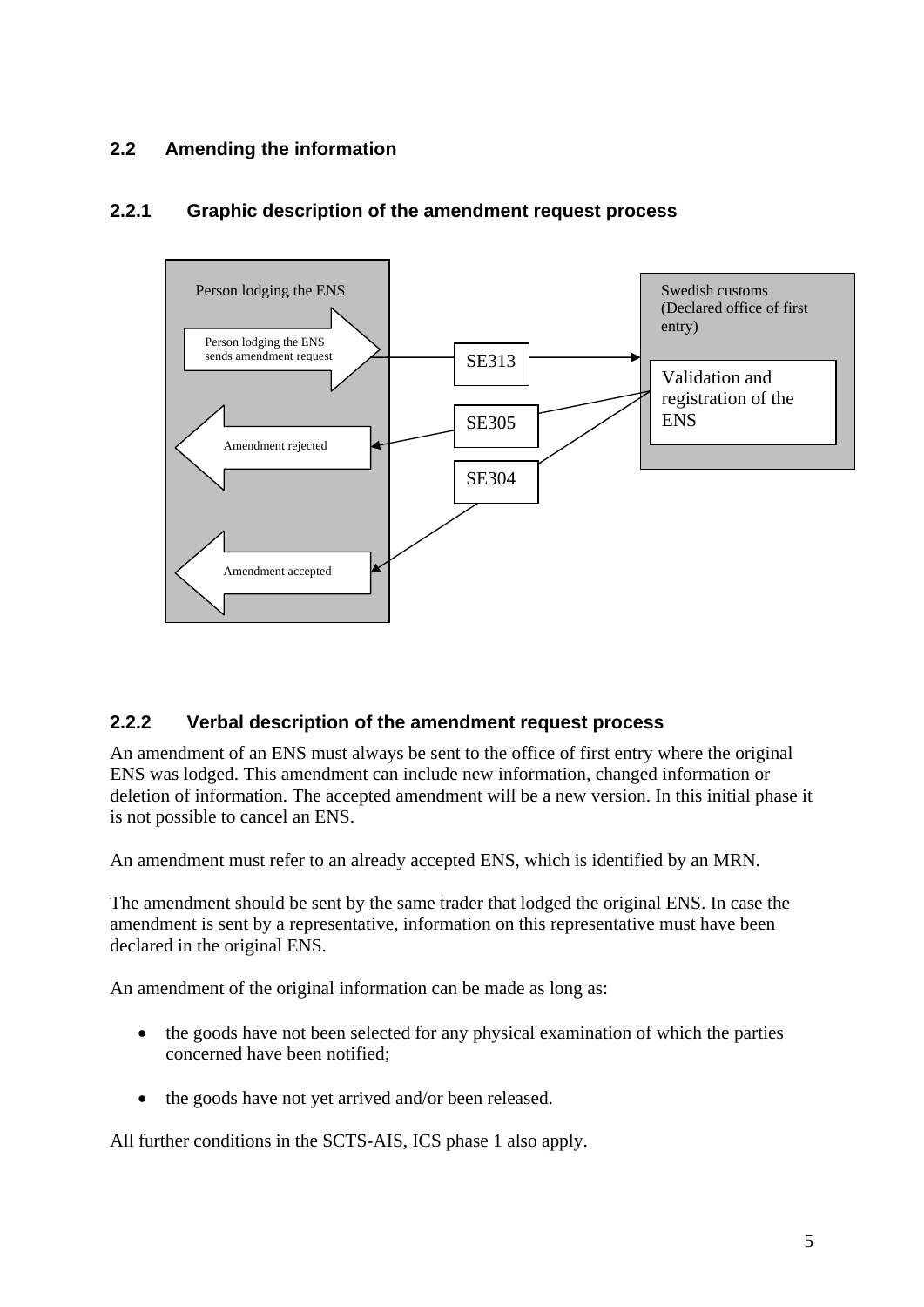If the amendment request corresponds to the conditions mentioned above, it will be accepted and a new version of the ENS will be created. As confirmation, the SE304 message will be sent to the person submitting the amendment.

The new information will undergo risk analysis and be handled according to the previous process, lodging, including a validation of the AEO certificate, when applicable.

If the amendment is not accepted, the SE305 message will be sent to the person submitting the amendment. In this case, the original ENS will still be valid.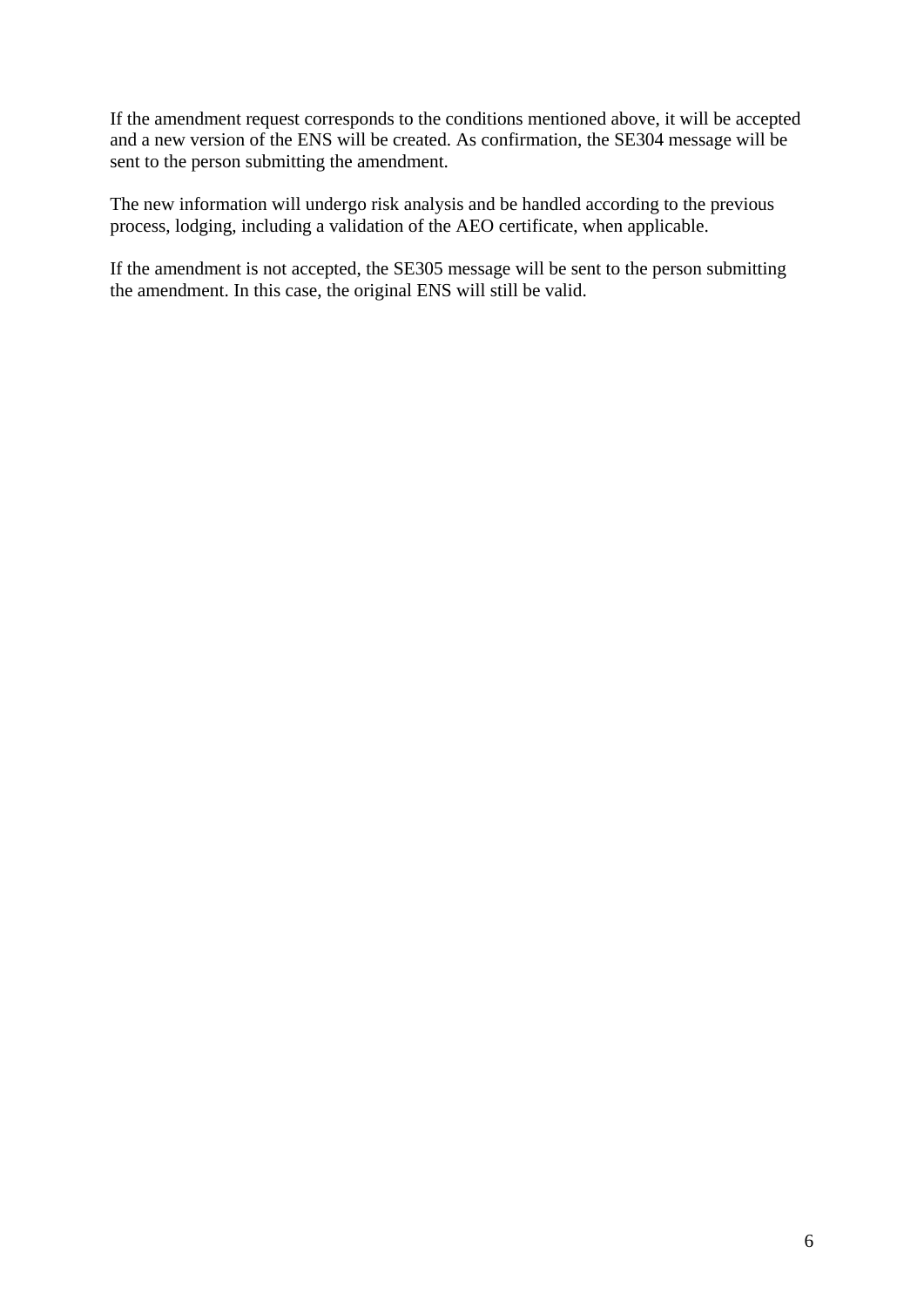#### <span id="page-6-0"></span>**2.3 Diversion**

#### **2.3.1 Graphic description of the diversion request process**



#### **2.3.2 Verbal description of the diversion request process**

Diversion is used if the transport is diverted to another MS than:

- where the customs office of first entry (as declared in the ENS) is located;
- where a customs office of subsequent entry (as declared in the ENS) is located.

If the conditions above are met, the carrier must notify the customs office of first entry where the ENS was lodged that the consignment will be diverted. The diversion request is communicated through the SE323 message. It is the carrier or his representative who is responsible for sending the message. This person responsible for the diversion must have a valid EORI-TIN number and be connected to the customs system of Swedish Customs.

Diversion can only be made once for a consignment.

The diversion request is identified by a unique reference connected to the person responsible for the diversion.

The diversion request must include all ENSs covering goods loaded on the same means of transport, identified by their MRNs, or alternatively, when the goods are carried by sea or by air, by the unique reference to the specific movement of the active means of transport through: